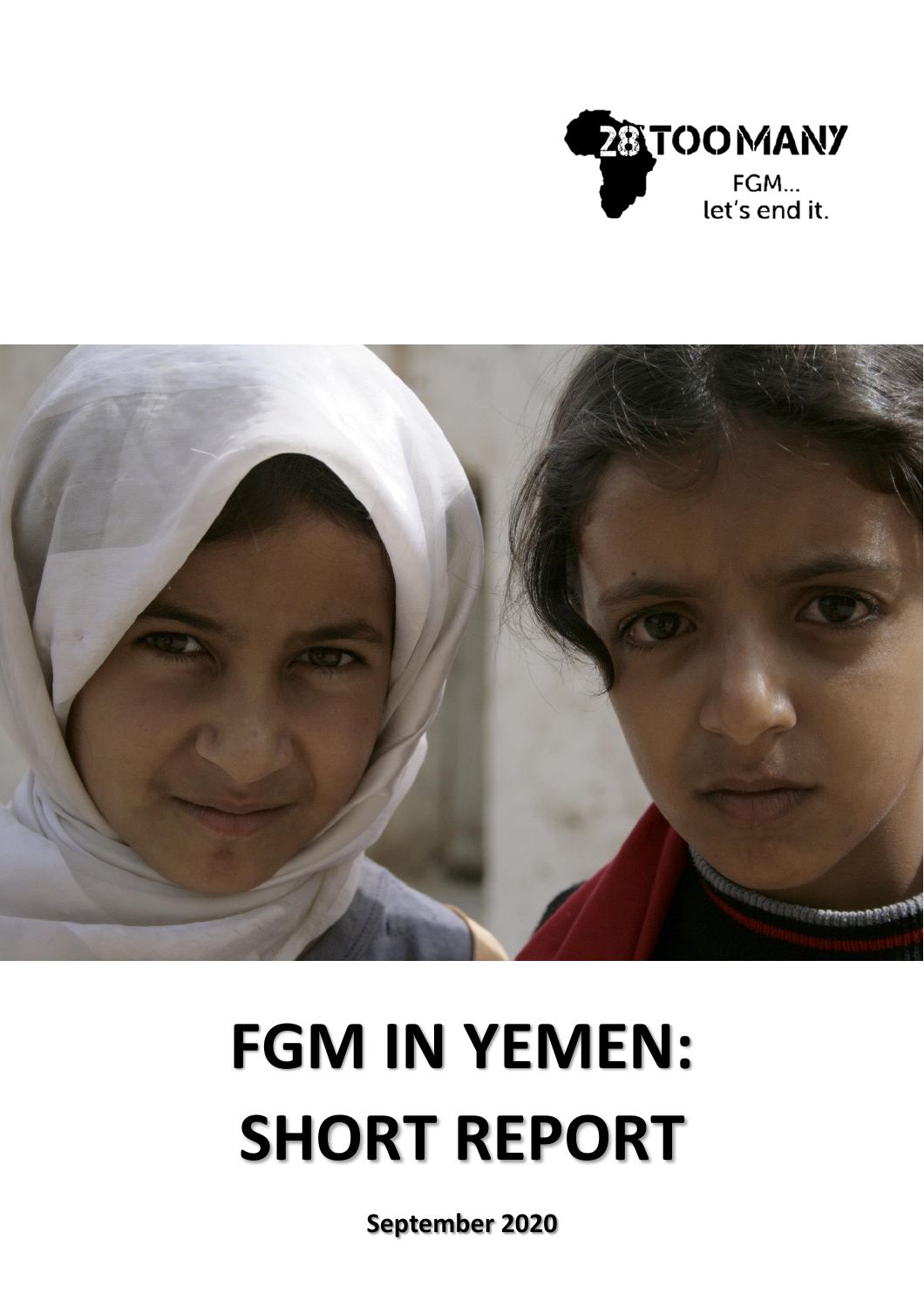

# Key Findings and Indicators<sup>1</sup>



*Prevalence***:** In Yemen, the prevalence of FGM in women aged 15–49 is 18.5%



*Geography***:** The governorates of Yemen with the highest prevalence are in the east of the country, particularly Al-Mhrah and Hadramout



*Age:* 83.8% of women who have had FGM were cut in the first week after birth



*Type:* 'Cut, flesh removed' is the most common type of FGM practised



*Agent:* 92.8% of women aged 15–49 who have had FGM were cut by traditional practitioners



*Attitudes***:** 75.4% of women aged 15–49 believe that FGM should be discontinued



*HDI Rank:* 177 out of 189 countries (2019)



*SDG Gender Index Rating:* 126 out of 129 countries (2019)



*Population:* 30,540,841 (as at 29 July 2020), with a 2.04% growth rate (2020 est.)



*Infant Mortality Rate:* 42.9 deaths per 1,000 live births (2019)



*Maternal Mortality Ratio:* 164 deaths per 100,000 live births (2017)



*Literacy:* 70.1% of the total population aged 15 and over can read/write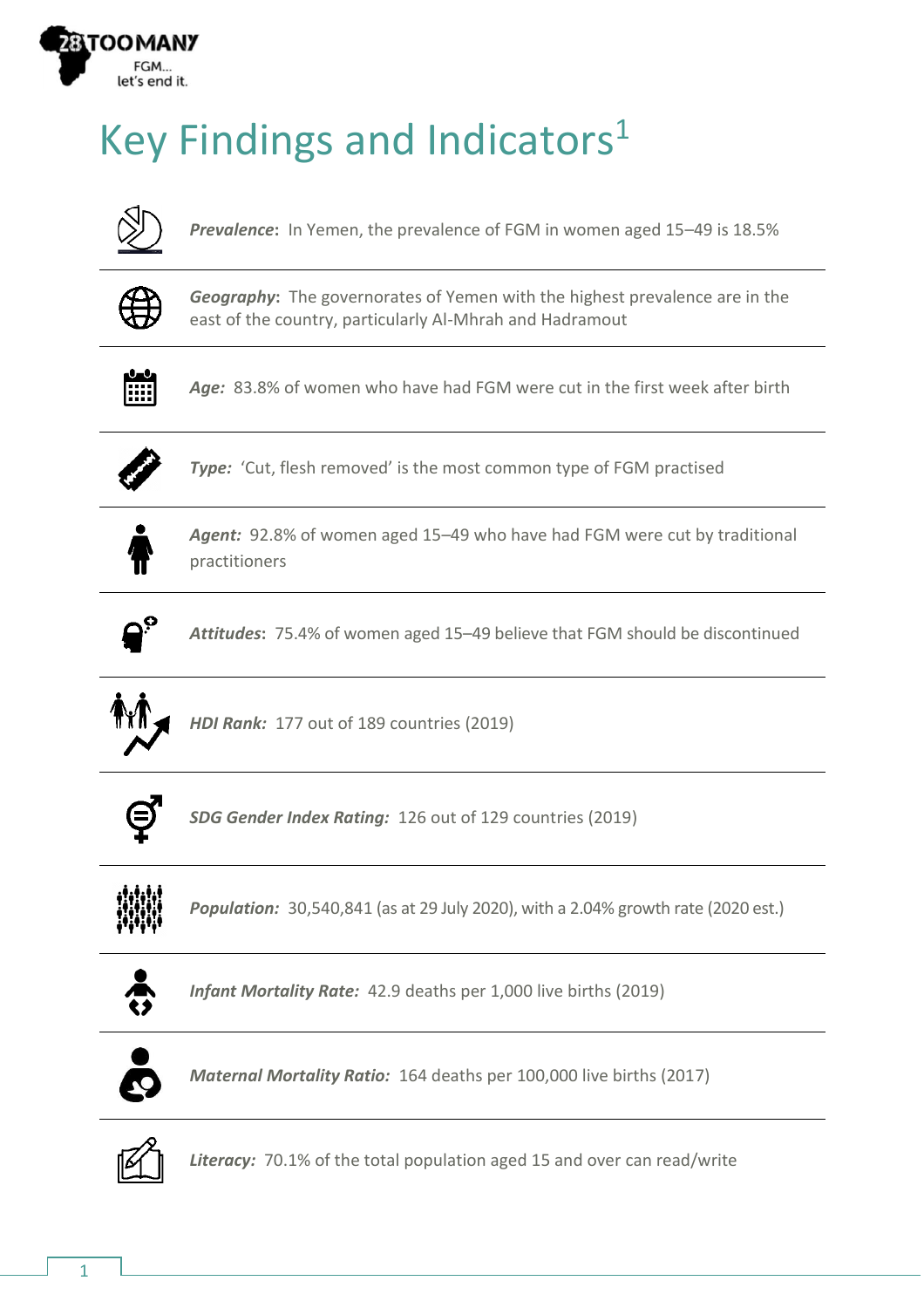

# Background

The Republic of Yemen has been severely affected by civil war since 2015, and the deepening humanitarian crisis continues to impact its population, the economy and key services across the country. 3.6 million people have now been displaced, of which 1.7 million are children under the age of 18.<sup>2</sup>

UNICEF estimates that two million children are now out of school and another 3.7 million are at risk of dropping out. One in five schools is now out of action due to the conflict. The loss of education facilities, together with increasing poverty, means children, and particularly girls, are at greater risk of early marriage, domestic abuse and exploitation. Displacement of large numbers of the population has also exposed women and girls to the risk of sexual violence. Human Rights Watch estimate that violence against women has increased by 63% since the conflict began.<sup>3</sup>

There are no specific gender-based violence (*GBV*) laws in place to protect women, and existing laws discriminate against women and girls by not protecting them against violence such as marital rape and 'honour killings'.

There is currently no minimum age for marriage in Yemen. Previous attempts to set a minimum age of 18 years have been unsuccessful. Due to the ongoing conflict, it is thought that child marriage is on the increase in Yemen: Girls Not Brides estimates that 32% of girls in Yemen are married before their 18th birthday and 9% are married before the age of 15.<sup>4</sup>

Yemen's health system has been severely weakened by the conflict. Many doctors and nurses have fled the country as health facilities have come under attack. In addition to the loss of skilled personnel, there is an acute lack of functioning equipment and medicines. UNOCHA estimates that only 51% of health facilities are functioning and 19.7 million people lack access to basic healthcare. Malnutrition has increased in the last five years: 3.2 million women and children are now acutely malnourished. Among children, both malnutrition and childhood diseases such as measles, diphtheria and chicken pox continue to rise.<sup>5</sup> UNICEF also reports that almost half of all children under five are stunted in their growth. 6

The UNFPA estimates that only 20% of the health system remaining in Yemen provides specific maternal and child healthcare services and every two hours a woman dies from pregnancy or childbirth complications. It also reports the lack of funding for the region could mean that 320,000 pregnant women lose access to reproductive healthcare services in 2020.<sup>7</sup>

At the time of writing it is not known to what extent COVID-19 will negatively impact Yemen, but it will inevitably place even greater strain on a fragile system if it takes hold.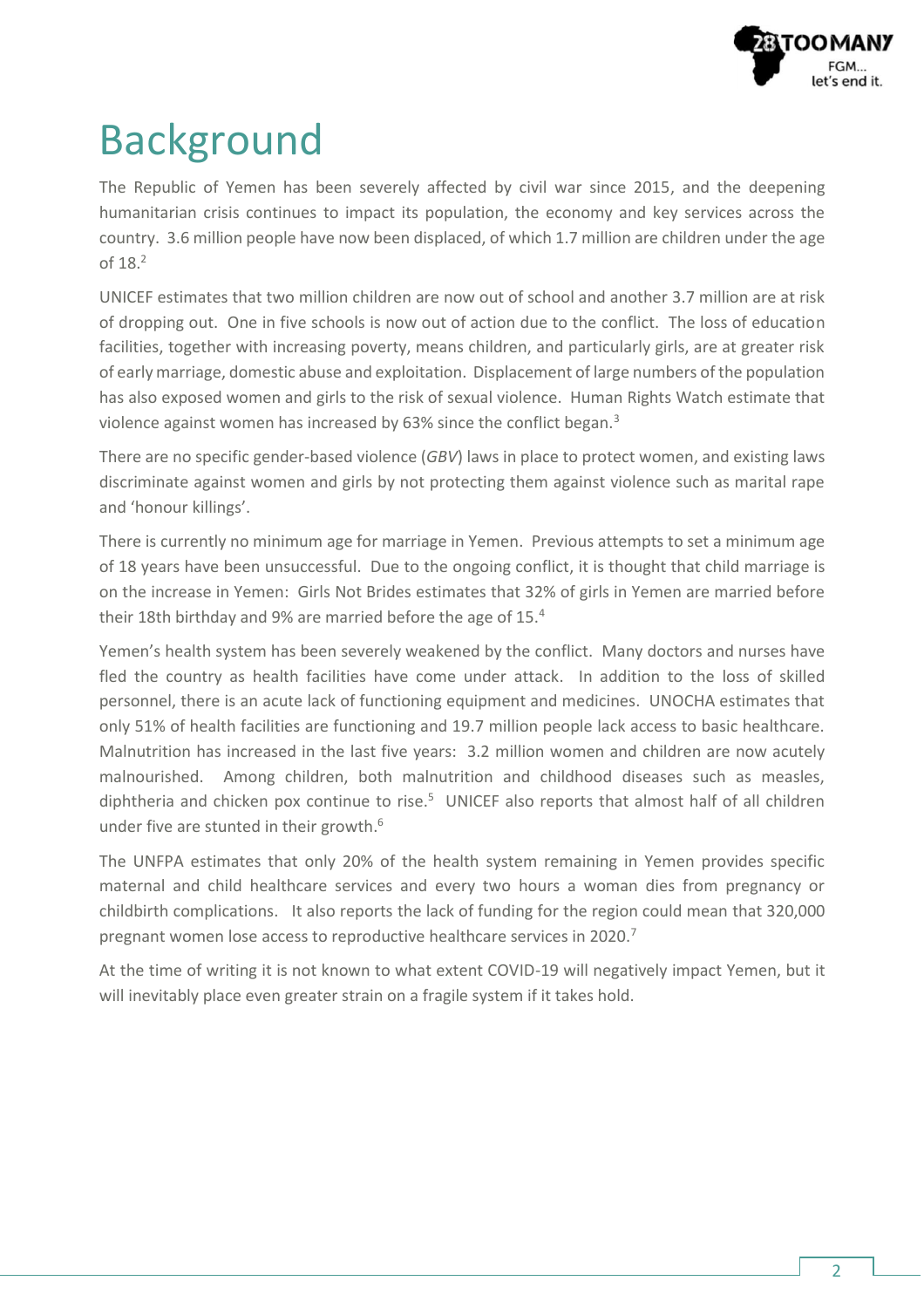

#### Prevalence of FGM

Against this backdrop of civil war and a worsening humanitarian crisis, FGM continues to be practised across Yemen. While the national prevalence of FGM in Yemen is 18.5%, there are wide variations in the rate of practice across the country. The prevalence at the governorate level ranges from less than 1% (in Al-Baidha, Al-Jawf, Sana'a, Al-Mhweit and Aldhalae) to 80% or higher in two governorates in the far east of the country (Al-Mhrah and Hadramout). It should be noted that some of the data at governorate level is based on a small number of women and should therefore be interpreted with caution.<sup>8</sup>



There is little difference between the prevalence in urban (17.1%) and rural (19.2%) areas.

Women with no formal education or only a basic education are more likely to have been cut than women with a secondary or higher level of education.

Women in the lowest wealth quintile are more likely to have been cut (26.5%) than those in the highest wealth quintile (14%). However, across the five wealth quintiles, there is not a straightforward trend.

Women who have undergone FGM are mostly cut during infancy; approximately 83.8% in the first week after birth and a further 10.5% before the age of one.<sup>9</sup>

Although the most common type of FGM reported in Yemen is 'cut, flesh removed', local variations of the practice have also been documented. In coastal regions a type of FGM known as *al-takmeed* is practised, in which a compress made of cotton material and filled with heated salt and/or sand is placed, together with oil and herbs, on a baby girl's genitalia when she is four days old. The compress is applied repeatedly for about an hour, and then the process is repeated for at least the following 40 days, possibly for up to four months, in an attempt to dull the nerve endings and thus decrease the sexual excitement of the girl. $10$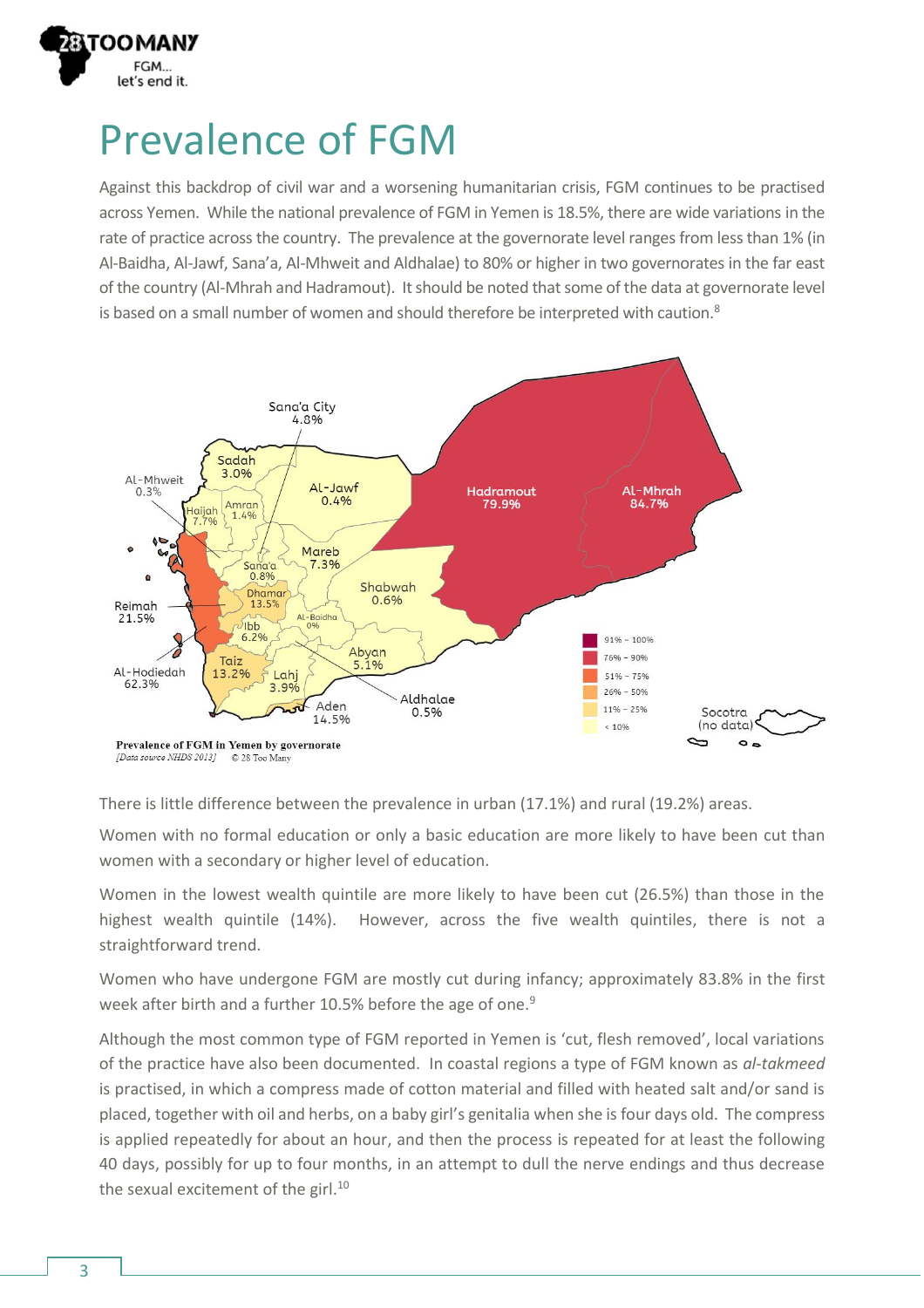

#### Trends in FGM Prevalence



Measurements of FGM prevalence prior to 2013 were restricted to women who had been married at any time, meaning that a direct comparison with recent data cannot be made. However, breaking down the most recent data by age group shows that the prevalence among women aged 45–49 is 22.8%, while among the youngest age-group this has fallen to 16.4%. Despite the fact that a small proportion of women may be cut after the age of 15, the data suggests a trend towards less frequent cutting among younger women. $11$ 

### Attitudes and Knowledge of FGM

Data suggests that knowledge of FGM has increased in Yemen over time and, on average, approximately two-thirds of women aged 15–49 have heard of the practice. This varies by governorate, however – knowledge is widespread in the east of the country, where FGM prevalence is highest. Knowledge also increases among women with higher levels of education and wealth.<sup>12</sup>

20.8% of Yemeni women aged 15–49 who have heard of FGM believe that it is required by their religion; 69.4% believe it is not and 9.8% are unsure. Women living in rural areas are more likely to believe that their religion requires FGM, as are those with lower levels of education and wealth.<sup>13</sup>

75.4% of women who have heard of FGM believe that the practice should be stopped; around half of those cite that it is against their religion and/or it is a 'bad tradition'. Support for the continuation of FGM is substantially higher among women who have been cut. Women who live in urban areas and women with higher levels of education and wealth are most likely to favour stopping FGM. Women who have had FGM are also more likely to think the practice should be stopped because of the medical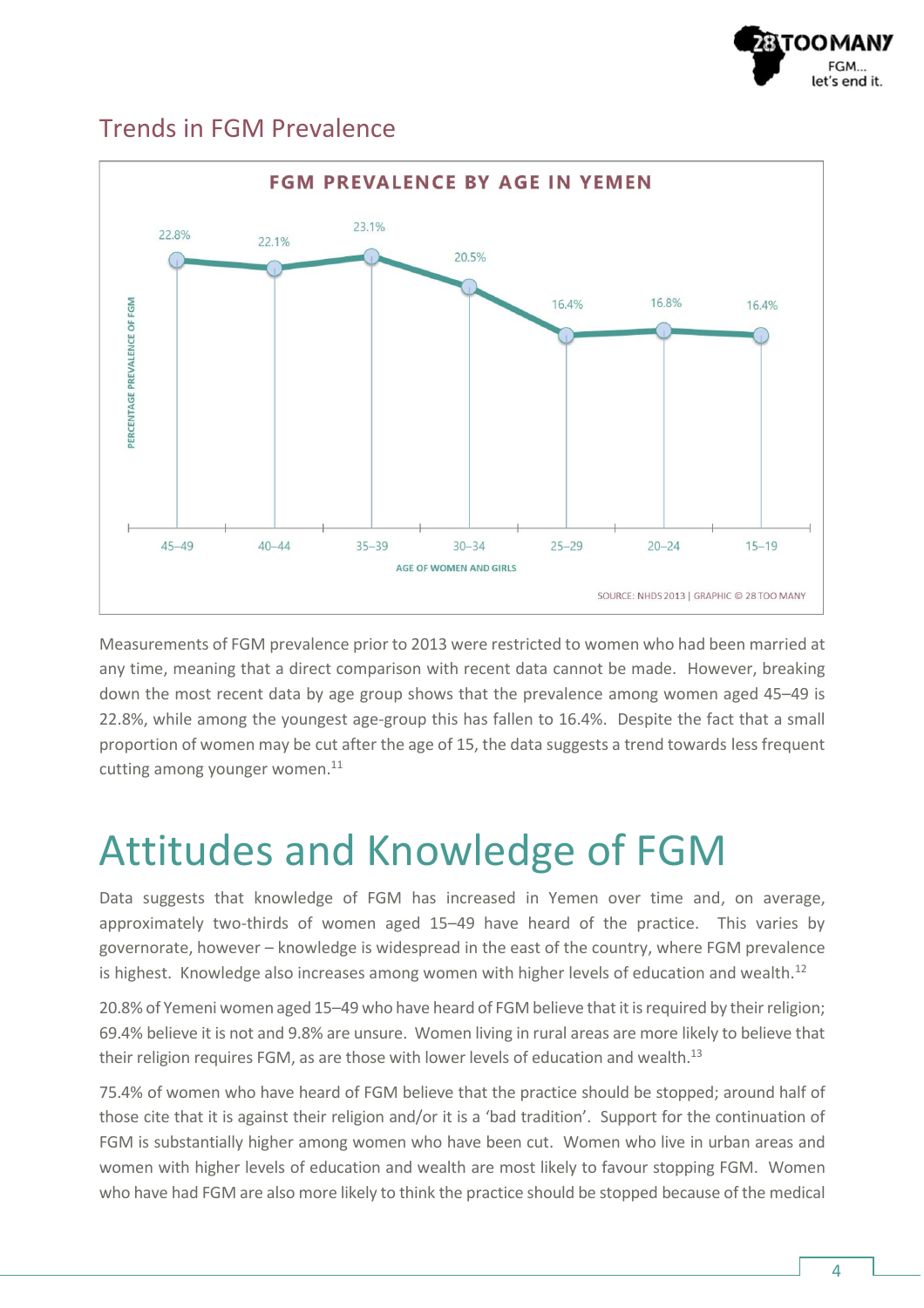

complications it causes, but they are less likely to think that FGM is against a woman's dignity compared to uncut women. FGM is also considered important for reasons of cleanliness and 'purity'.<sup>14</sup>

Equivalent national statistics of Yemeni men's level of knowledge of FGM and their attitudes towards it are not currently available. Several academic studies suggest that FGM is driven primarily by women in communities and fathers are not involved. Men are reportedly less in favour of the practice than women and cite its impact on their enjoyment of sexual intercourse as a reason that FGM should be stopped.<sup>15</sup>

#### Cross-Border FGM

Yemen shares borders with Saudi Arabia to the north and Oman to the east. FGM is reportedly practised in both countries, particularly in the more conservative governorates bordering Yemen. It is not known, however, to what extent or whether there is any cross-border movement for the purposes of FGM between Yemen and these neighbouring countries.

# Medicalised FGM

In Yemen, the majority (92.8%) of women aged 15–49 were cut by traditional cutters, and the use of medical practitioners to perform FGM was previously rare (2.9% of cases). However, the most recent data shows that 12.8% of daughters aged 0–14 years were cut by a health professional, and this suggests that medicalisation of the practice is occurring in Yemen.<sup>16</sup>

This has occurred despite the Ministry of Public Health enacting a decree in January 2001 that banned public and private health facilities from performing FGM. It is also reported that health professionals do not receive education about FGM through their medical training curriculum.<sup>17</sup>

# Legislation

There is currently no national legislation in Yemen that specifically criminalises and punishes the practice of FGM.

In April 2014, a child rights bill was proposed to ban FGM and include prison sentences and fines for offenders. It was submitted for ministerial review; however, the bill is still reportedly pending a decision.<sup>18</sup>

For further information on FGM and law, see **<https://www.28toomany.org/thematic/law-and-fgm/>**.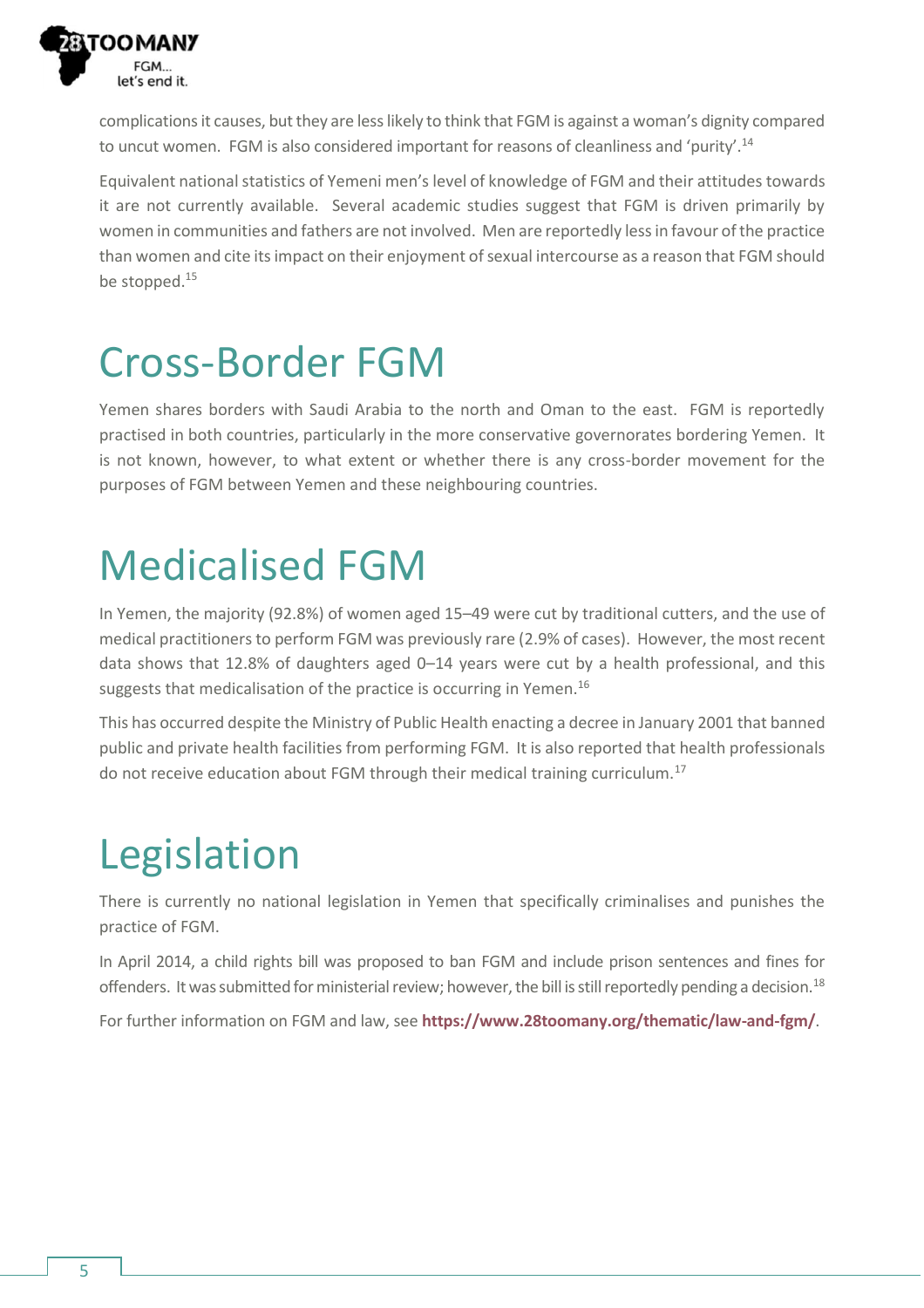

#### Work to End FGM

The Yemen Government had made some efforts to tackle FGM prior to the conflict. In 2001 the **Ministry of Health** brought together for the first time a range of stakeholders, including government officials, health professionals, clerics and academics, to publicly discuss female health and FGM. A plan of action, including the ministerial decree prohibiting FGM in both government and private health facilities, was launched. While activists report that acknowledgement by the Government of the need to end FGM was a step forward, the implementation of the decree has been poorly implemented. A national plan was launched in 2008 to reduce FGM, but campaigns were only small scale. They tended to focus on encouraging religious leaders to condemn the practice.<sup>19</sup>

All efforts to end FGM have been severely disrupted by the conflict since 2015, and, despite Yemen being part of the UNFPA-UNICEF Joint Programme to Eliminate Female Genital Mutilation, UNICEF and the UNFPA have been unable to properly mobilise resources in the country for some time. FGM has been included in more recent government strategies addressing reproductive and maternal health, but detail of actions arising is not publicly available.

Huge challenges therefore continue for those organisations and activists working to end FGM in Yemen, including the ongoing conflict and displacement of millions of people. The lack of laws to protect women and girls means discrimination and GBV continues. FGM continues with the support of many religious leaders, and traditional cutters remain respected and trusted members of practising communities. The urgent need to train health professionals about the dangers of FGM, to provide support services to FGM survivors, and to include men as well as mothers and grandmothers in community dialogue about the practice remains against the backdrop of a lack of funding and extremely dangerous operating conditions.

### References

- 1 **('NHDS'):** Ministry of Public Health and Population (MOPHP), Central Statistical Organization (CSO) [Yemen], Pan Arab Program for Family Health (PAPFAM), and ICF International (2015) *Yemen National Health and Demographic Survey 2013*, pp.163–170. Rockville, Maryland, USA: MOPHP, CSO, PAPFAM, and ICF International. Available a[t https://www.dhsprogram.com/pubs/pdf/FR296/FR296.pdf.](https://www.dhsprogram.com/pubs/pdf/FR296/FR296.pdf) - United Nations Development Programme (2019) *Human Development Reports*. Available
	- at <http://hdr.undp.org/en/content/2019-human-development-index-ranking> (accessed 29 July 2020).
	- Equal Measures 2030 (2019) *Harnessing the Power of Data for Gender Equality: Introducing the 2019 EM2030 SDG Gender Index*, pp.12–13. Available at [www.data.em2030.org/2019-global-report](http://www.data.em2030.org/2019-global-report) (accessed 29 July 2020).
	- Country Meters (2020) *Yemen*, 29 July 2020. Available at <https://countrymeters.info/en/Yemen> (accessed 29 July 2020).
	- Central Intelligence Agency (2020) *World Factbook: Yemen*, 22 July. Available at <https://www.cia.gov/library/publications/the-world-factbook/geos/ym.html> (accessed 29 July 2020).
	- UN Inter-agency Group for Child Mortality Estimation (2019) *Yemen*. Available at <https://childmortality.org/data/Yemen> (accessed 29 July 2020).
	- World Health Organization (2017) Maternal mortality ratio (per 100 000 live births). Available at [https://www.who.int/data/gho/data/indicators/indicator-details/GHO/maternal-mortality-ratio-\(per-](https://www.who.int/data/gho/data/indicators/indicator-details/GHO/maternal-mortality-ratio-(per-100-000-live-births))[100-000-live-births\)](https://www.who.int/data/gho/data/indicators/indicator-details/GHO/maternal-mortality-ratio-(per-100-000-live-births)) (accessed 29 July 2020).